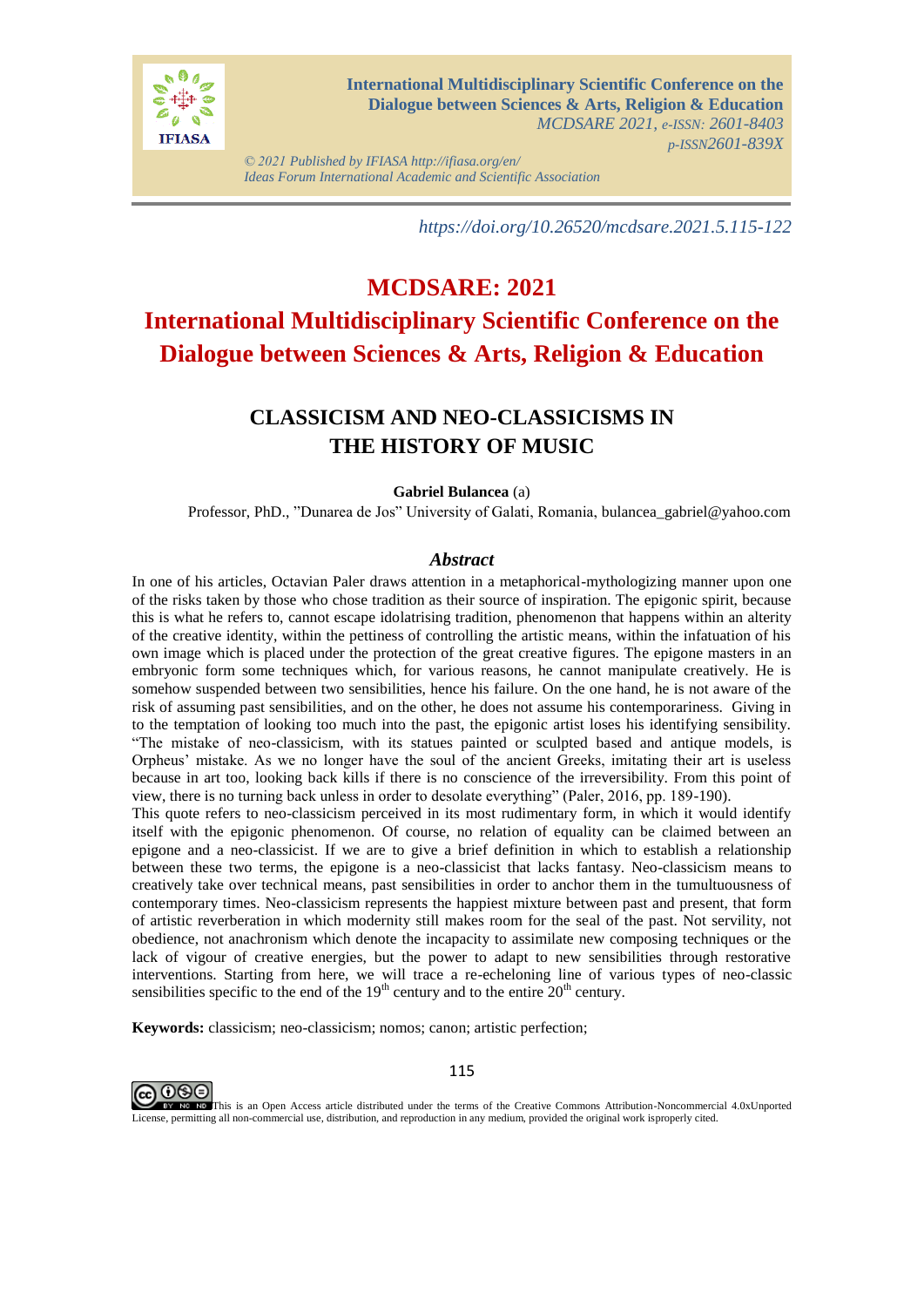## **1. INRODUCTION. CLASSICISM AND NEOCLASSICISM. SIGNIFICANCES OF THE TERM** *NEOCLASSICISM*

*Classicism* is a notion that applies to the field of art, used to define any drive to seek artistic perfection, to find any ideal of beauty which gains a rational representation, deducible through organisation nomoi, norms and laws established within the internal structure of the work of art. Beyond the historical determinations and stylistic particularities that it has experienced in time, *classicism* is an ahistorical notion, which has inhabited the history of humanity periodically and en passant.

The recurrences of this spiritual matrix are known as neoclassicisms and will consist of the order, clarity and simplicity of the means of artistic expression as well as of the outlining of a restricted emotionality, judiciously kept under the permanent control of a rationality which will dictate the path of artistic inspiration. From a musical point of view, this will mean returning to the contrapuntal writing and the tonal-type harmonic clarity, approaching certain genres and forms specific to the Baroque and Classicism, but also embracing the pure music, the instrumentalism devoid of any programmatic intention. The following study will see how much truth is in all these.

### In *Dictionnaire de la mousique*, neoclassicism is an

"expression that appeared towards the end of the 19<sup>th</sup> century to designate in music, as well as in other forms of art (poetry, painting), certain aesthetics that translate the express will to «return to»: a return to a balanced, styled, pure, «Apollonian» music inspired by the classic masters (especially Bach), as a reaction against the unstoppable expressiveness of romanticism, against its sometimes hypertrophied or rhapsodic forms and the tendency to subject music to drama; at the same time, a reactive return to atonalism and «vanguardism», etc. Romanticism was already carrying neoclassicism within itself, claiming to belong to the past, and Johan Sebastian Bach was very frequently referred to as its father, considered to be «the most classic of the classics»" (Vignal, 1997, pp. 545-546).

With the visual arts, the notion is older, neoclassicism being correlated with the art from the time of the French Revolution and Napoleon's reign, so there had already been a precedent in terms of using it. In musical arts, as the connection between the Baroque style and the classical one is tighter than in the realm of plastic arts, neoclassicism is often defined as a "tendency to reinstate and implicitly re-evaluate within the composition certain aesthetical principles and norms and techniques specific to classical or preclassical music" (Vancea, 1984, p. 322) or, looking at it from an ampler perspective, one can invoke "the neoclassical attitude (...) of the creators of models (of form, writing, style) of the pre-romantic musical past, more exactly the classic but especially the pre-classic one (...)" (Firca, G., 2010, pp. 368-369).

Keeping this in mind, it is noticeable that, in the turmoil of semantic clarifications and distillations characterising the history of music, one may often talk about neo-Baroque, neo-classicism and even neo-romanticism or neo-Gothic, depending on the time chosen as source of inspiration. The prefix *neo-* becomes a kind of *return to*. It is therefore natural to extend the significance of the term to any composers' tendency or attitude to re-edit some techniques from any other period, closer or farther from this, to use and re-evaluate the past in general, as a reaction to any manifestation of novelty in art which shocks, disappoints or gives the impression of instating anarchy.

This way, neoclassicism becomes somehow similar to the idea of *looking back* which generates nostalgia about the past and a rejection reaction towards certain musical experiments specific to the present. It would not be surprising anymore that certain musical languages which were criticised by certain composers, who were considered neoclassic, were assimilated by their successors for precisely the same reason. The former composers, on their turn, might have considered their predecessors a kind of neoclassic themselves. One can find similarities in the neo-serialism of the '50s and '60s which promote an identical reaction towards the serial experiments specific to the '20s and the '30s. Is it not possible for the composers of the '50s and '60s to have become a kind of neoclassics for those belonging to the '20s and '30s? To the largest extent of the term neoclassicism, the answer is 'yes'.

Neoclassicism, as we previously suggested, may also represent an attitude against the romantic, postromantic, and expressionist emotionality or against a more and more emphasised artistic individuality within the context of the ever aggressive affirmation of the musical vanguards. Thus, neoclassicism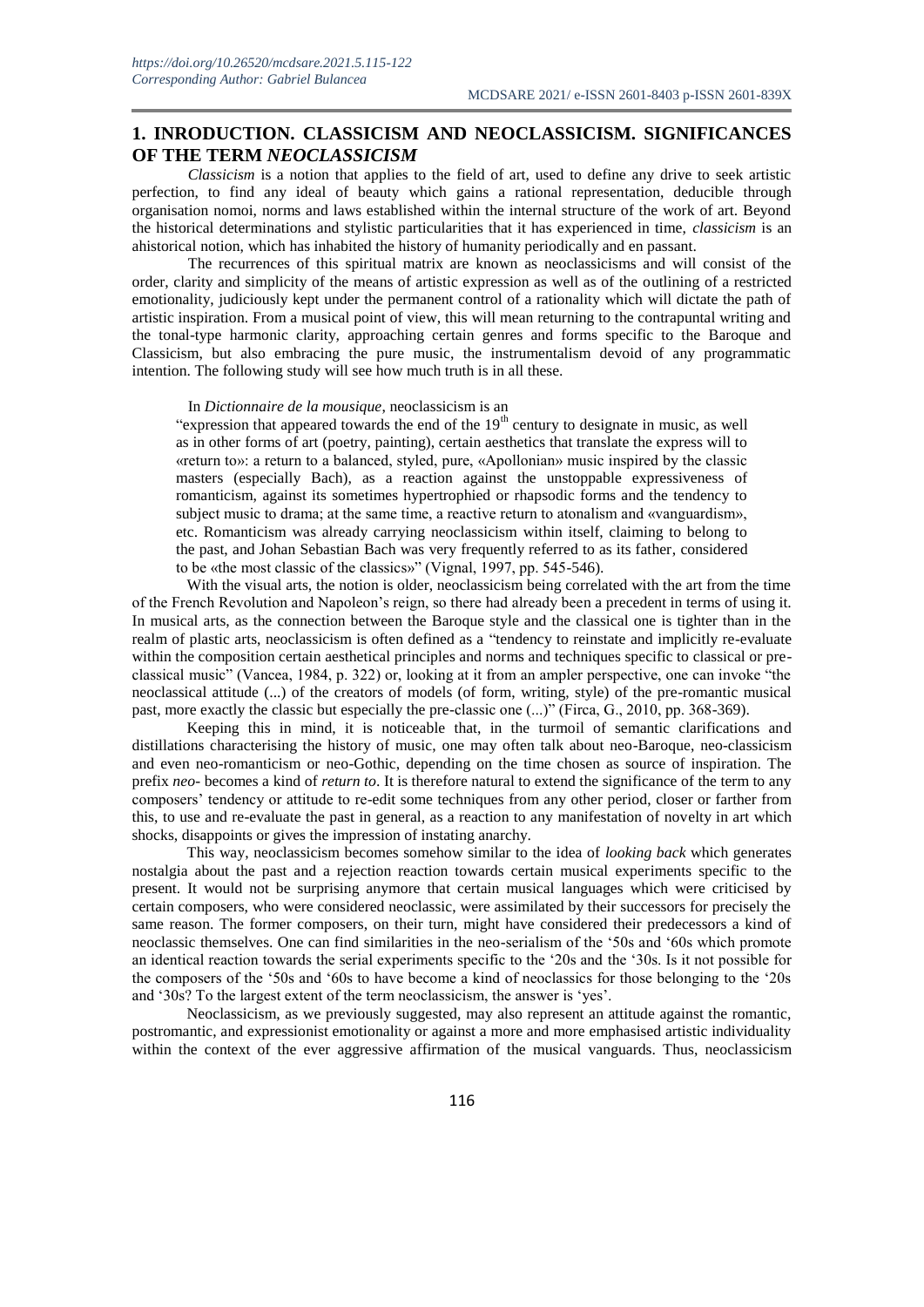claims the composer gains objectivity, a certain detachment which does not exclude the emotional aspect but claims to refine it and subject it to certain creation rules.

"Looking at things from within, one has to notice first of all that the modern *neo*manifestations are mostly reactions – spontaneous or doctrinarily motivated, whether the protagonists of that particular orientation, such as Stravinski or Ravel, Hindemith, are aware of it or not – generated by the *progressist fetishism* and the *permanent revolution* state promoted by the vanguard" (Firca, C.L., 2002, p. 117).

On the other hand, neoclassicism, once this new objectivity is gained, by approaching certain previous musical models in an ironic manner, seems to resort to different distortion degrees of the *cited* musical genres or languages. Famous examples that may be mentioned here are Prokofiev's *Symphony No.1* or Stravinsky's *Symphony of Psalms*. The allusion to Hayden's work in the former case or Bach's in the latter is evident. The neoclassic attitude may become

"on the other hand, essentially modern, in regards to the freedom that composers manifest in the *performance* (craft) of those certain models, to the large (aesthetic, stylistic, technical) easiness of approaching the traditional musical *objects*. The modern dimension of neoclassicism is determined both by the recourse to the  $20<sup>th</sup>$  century's language conquests – such as, the free use of chromatic totality, or the reforms in the realm of the modal – and, often, by the irony or parodic spirit of evoking, by the various degrees of distortion applied to the inherited data, obvious proof of the creator's distancing from the past that he is only apparently *citing*" (Firca, G., 2010, p. 369).

Analysing all these, one may reach the following synthesis:

- at first, neoclassicism was tighter connected to classical aesthetics, capitalising on its Apollonian potential;
- at the same time, neoclassicism represents a return to the immediately previous musical languages, as a reaction to the alleged anarchy springing from Romanticism's freedom of creation;
- then, the term was extended to other epochs, styles and musical languages;
- along with the ever abrupt emancipation of dissonance and the adjustment of the new sensibilities to a vanguard musical language, neoclassicism may become an experiment of mixture, eclectic or synthetic in nature, in which neomodalism may coexist with the liturgic modalism, the archaic genres may be adapted to the new sonorous organisations, the Wagnerian chromatic-type expanded tonality may be inserted into the poly-phonic language, the atonal may live along the imitative writing, etc.

## **2.** *HISTORIES* **OF NEOCLASSICISM**

*The new Grove Dictionary* mentions the appearance of the term in 1923, closely connected to Stravinsky's work, referring to this fact in terms of *general historic awareness* of everything that means tradition and dissolution of everything that we label as classical composers (Dyer&Sadie, 2001). The history of the term also includes certain significances related to school of creation, individual stylistic orientations, be them phased or extended to the composer's entire creation period, and even associating him with the generality of an entire current existing in the history of music. Some *music histories* link neoclassicism to the Parisian inter-war vanguard and to the writer Jean Cocteau and the composer Erik Satie, these being the ones that initiated the movement called neoclassicism (Carozzo&Cimagalli, 2001, p. 390); others accidentally mention and briefly define the significance of neoclassicism (Salvetti, 1991, p. 97) which they see connected to Stravinsky's creation (Swafford, 2018, pp. 227-228), almost going without saying. Some extreme versions hardly mention neoclassicism (Allorto, 2005, p. 453) while other initiatives extend it to an entire period (Pascu&Boțocan, 2003, pp. 393-400, pp. 521-545).

There are also versions that break it down to formulations that are more successful in grasping the status of the neoclassical phenomenon, with a predilection towards disseminating various categories of notions; not a current, not an era, not even a style or technique, but a *first expression* or *wave* in asserting neoclassical trajectories, outlining three moments:

"A first expression of neoclassicism is born in the middle of the Romantic current, having

as its central purpose the continuation of Beethovenian directions (J. Brahms, A. Bruckner,

C. Franck). The second wave will consist of the composers that are active in the last years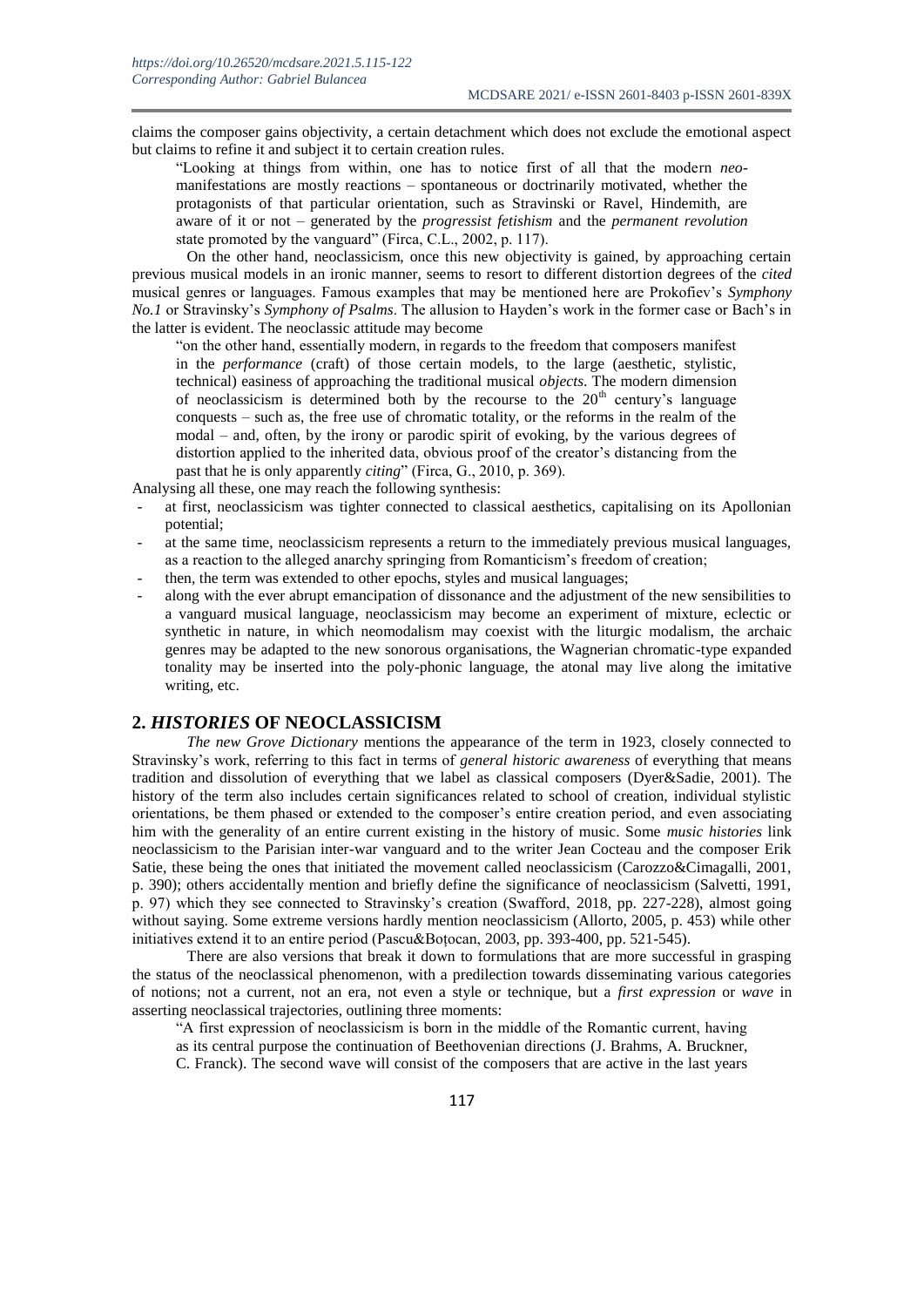of the  $19<sup>th</sup>$  century and during the first decades of the  $20<sup>th</sup>$  (Max Reger, F. Busoni, M. Ravel, G. Enescu) and it revives traditions of the early classicism and of the baroque. The third wave, which starts after WWI, coincides with the generalisation of the neo-baroque tendency through the works signed by I. Stravinski, P. Hindemith, A. Honegger, D. Milhaud, M. Ravel etc." (Vasiliu, 2002, p. 109).

### **3. NEOCLASSICISM** *AVANT LA LETTRE*

Without an official name, the neoclassical tendencies specific to the  $19<sup>th</sup>$  century manifest themselves rather temperamentally, the composer's psychological structure displaying predilections towards the baroque or classical musical language, without the need to define them. Brahms, profoundly attached to Romanticism, officiates the synthesis between certain techniques specific to the Baroque and Classicism with the Romantic harmony and sensitivity. Franz Liszt behaves similarly with the less known *Missa choralis*, which he will finish in 1865, where the modal language, the polyphonic vocal writing and the romantic harmony co-exist in a salutary symbiosis. These neoclassical presentiments are also to be found in some romantic composers such as Robert Schumann, Anton Bruckner, César Franck, Camille Saint-Säens, Piotr Ilici Ceaikovski, Giuseppe Verdi etc. With some of them, these will constitute only brief stages, moments of confirmation and mastering certain past composing techniques, with others though they will essentially mark their entire creative evolution, multiple histories of music often placing them on a map of neoclassical nature.

Johannes Brahms (1833-1897) is one of those composers; his personality absorbs the entire romantic sensitivity, grafting on the trunk of tradition this twig that carries the name of romanticism, tumultuous and profoundly rebellious, trying to re-establish its order and equilibrium by regimenting it in the baroque or classical rules and canons. The result was an extremely special neoclassicism: on the one hand, the recrudescence of the baroque or classical sensitivity is animated by a new spirit, livelier, more palpable, more authentic, more modern for its contemporaries, escaping the rigidity and dryness that Brahms' contemporaries criticised; on the other hand, the romantic sensitivity, without to succumb among the graces that were legitimising its inspiration, receives the seal of inspiring clarity of certain ordinating streams that re-instate human emotion in a restoring and regenerating framework. Often mentioned as a romantic or neoclassical composer and pianist, fact which would somehow absolve him of the monopolising labels, Brahms distinguishes himself from the romantic generation by several features which constitute the identity of his musical style and define the beginning of an orientation that reconciles the romantic sensitivity with the one of the preceding tradition. The neoclassical dimension of the Brahmsian creation is *absorbed* by the composer's romantic personality, his preference for his predecessor's techniques and the repudiation of programming from his creation partially distinguishing him from the romantic generation. Historians often assign to him a neoclassical dimension contained *in nuce* throughout his compositional journey. This is why Brahms's creation is mostly the reconciliation act between Romanticism and its preceding currents; it embodies a matured artistic consciousness capable of bringing within the same framework the romantic *defiance* and the classicism's *dogmatic rigidity*. Brahms is *taming* the romantic spirit depriving it of instrumental virtuosity, of literalistic extremes or of formal *libertinism*, conferring it depth, nobility and meditation.

The neoclassical dimension of Piotr Ilici Tchaikovsky's creation (1840-1893) is less known. One could catch a glimpse of it in the four orchestral suites he composes in 1879, 1883, 1884, and 1887. Tchaikovsky composes constantly from 1862 to 1893, the year of his death, one not being able to delineate a neoclassical stage in his creation. Neoclassic escapades are to be found throughout his creation such as in *Symphony No. 3*, that he composes in 1875, in the fifth part of which he inserts an ample fugue; and this is not the only example of this sort.

The four orchestral suites scattered across a decade, during which Tchaikovsky composes a series of other major works such as the *Piano Concert No. 2* (1880), the *1812* and *Romeo and Juliete* overtures (1880), the *Mazeppa* opera (1883) and the *Manfred Symphony* (1885), represent accreditations of a Baroque compositional technique that Brahms completely mastered. The inserted fugues, either as distinct sections or developing segments, and some dances of baroque nature denote a transient neoclassicism, a passing phase which may return anytime, rather than a deliberate preoccupation of the composer's part. Tchaikovsky is profoundly devoted to romantic aesthetics and his neoclassicism is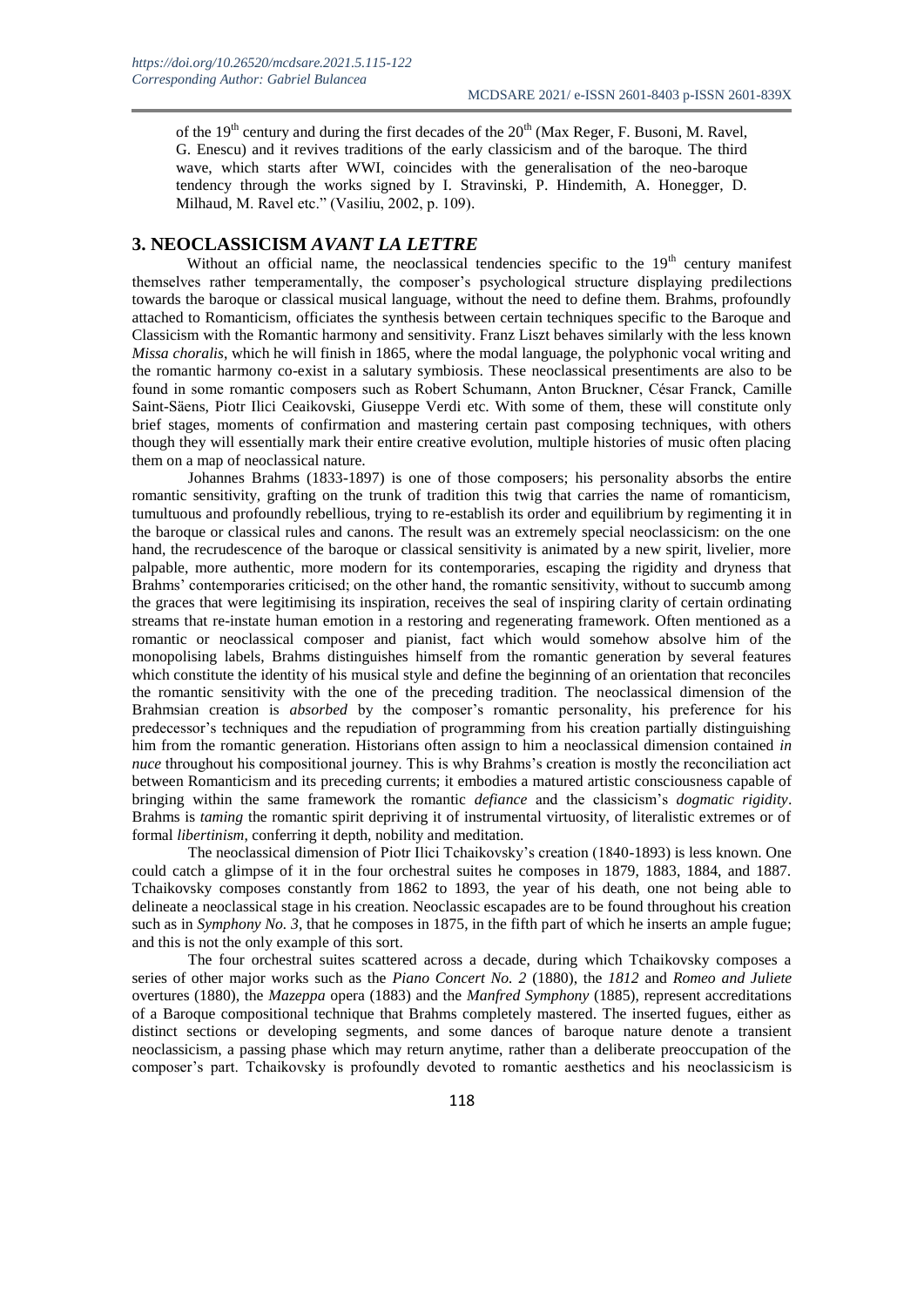linked to a certain emotional circumstance. He sometimes wants to give birth to his romantic experiences and dreams in a more sombre manner, by assigning it the neoclassical mark, promoting thus a circumstantial neoclassicism.

Max Reger (1873-1916) configures a neoclassicism of a post-romantic nature noticed from his very first creations in 1890 till his last ones, towards the end of his life. The initiator of the slogan *Back to Bach*, he will promote a musical language whose specificity is the synthesis between the Bachian polyphonic writing and the intensely chromatized tonal harmony of post-romantic nature, the way Liszt and Wagner forged it. However, unlike Bach whose *avant la lettre* "postromantism" could be felt here and there in some of his creations and which was closely related to strengthening certain areas of religious significance (Bulancea, 2019, pp. 185-194), Reger goes further and, still staying within the postromantic aesthetic framework, overloads the polyphonic writing at the same time with overpopulating the harmonic discourse with chromatic elements and modulations that are more and more often and distant, gaining the superlative effect of a grandiloquent expression with the risk of losing the warm humanism of an internalized lyrism. Reger is not less postromantic than neoclassical; he is not less subjectively involved than objectively. He manages to push their extreme levels to unimaginable dimensions, obtaining a spectacular polarizing effect. He ventures himself to outline an ever precarious equilibrium which survives an overflowing imagination, profoundly attached to the musical tradition detached from any literalistic intent.

## **4.** *NEOCLASSICISMS* **IN THE 20TH CENTURY. TYPES OF NEOCLASSICISMS**

In the  $20<sup>th</sup>$  century, Neoclassicism gains a historic and aesthetic identity through the already mentioned contribution from the French musical sphere. Its area of manifestation is located somewhere between 1920s and 1950s. Nevertheless, there are numerous composers who, without having any connection with Cocteau's, Satie's and Stravinsky's initiatives, manifested a neoclassical tendency in their creation so neoclassicism comes to define that natural, human and universal inclination of the creative man to return to or recover the tradition in order to regain an Apollonian attitude in art. Some, such as Messiaen, Stravinsky or Hindemith, will approach it in a more daring manner; others, such as Orff or Elgar, will be more docile towards it. Some will treat it transiently, such as Enescu, Bartók, Prokofiev or Schostakovich; others will operate with longer intervals, such as Poulenc, Bussoni or Respighi. This explains the great variety of neoclassical tendencies specific to this century; the various approaches that characterise the creative impetus of composers.

This is not less evident in France where, unlike Claude Debussy (1862-1918) who is sometimes said to have had a short neoclassical stage in terms of the evolution of his chansons, Maurice Ravel (1875-1937) detaches himself from his impressionist homologue precisely through his preference for musical forms and structures springing from the synthesis between tonal and modal, his predilection for intellectual rigor affecting the structure of his works. The undeclared neoclassicism of his works offers the musicological medium the opportunity of attaching him to impressionism. However, when it comes to Ravel's style and his comparison with Debussy's style, the former is rightfully attributed a strong sense of objectivity, an inclination of working on the musical theme and the forms derived from classical and Baroque models rather than preference for the colours, textures and languorous sensuality of Debussy's music (Schonberg, 2000, p. 454). Synthesising, we could state that Ravel, profoundly devoted to impressionism, often resorts to the ordering force of neoclassicism, grafting it on the former's trunk, in a similar manner to that in which Brahms did with romanticism.

Then, there will be the composers known as Les Six (*The Group of Six*), especially Honegger, Milhaud and Poulenc, who, disapproving with Debussy's or Ravel's music, which they considered outdated and artificial, will build an eclectic-like neoclassical attitude encompassing different variants. Milhaud, for instance, builds an eclectic-like neoclassical attitude through his predilection for short pieces, jazz music and South-American dance music, with often incursions into polytonality. Honegger remains attached to the Western symphonic tradition or to the Handelian oratorical conception, while Poulenc, the only one surviving time's censorship, performs incursions into farther eras which he approaches in an unmatched manner, with a fine sense of humour which confers him a certain objectivity, allowing him a chance of ensuring a recipe for success.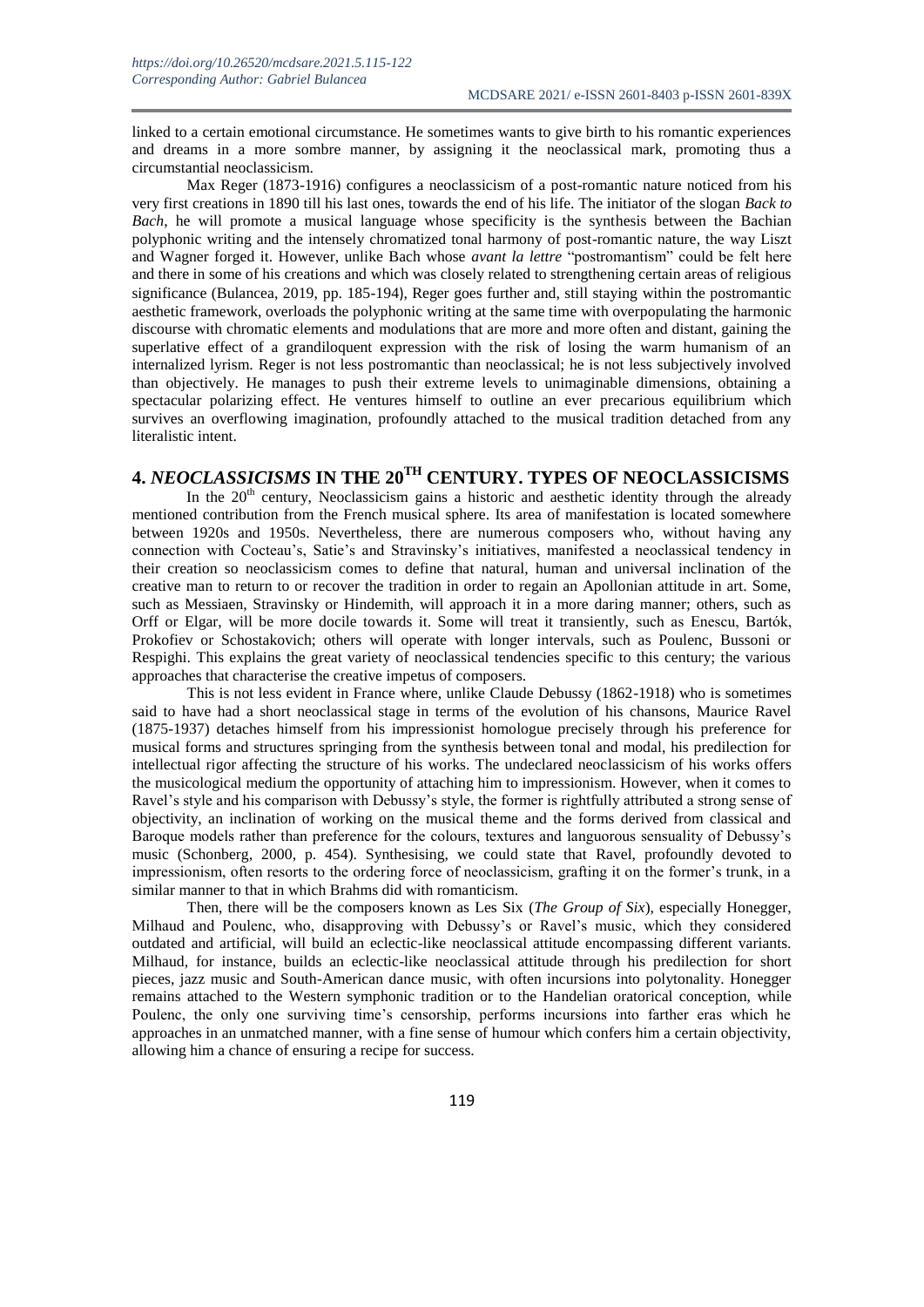Later on, the French composer Olivier Messiaen (1908-1992), who will patron the group *Young France* at some point, will assume for himself a certain type of neoclassical attitude. Messiaen reinvents the entire musical language and, if one may speak of a neoclassicism in his works, this will always be located in a vanguard area. He destructures the work of musical art through rethinking all musical parameters, especially the melody, the rhythm and the harmony, obtaining musical effects of a particular originality. There is a hermeticism of his art which does not make it accessible to the large public. Despite this, the mix of intuition and engineering found in his art, the combination between decorative and structural, the mixture between naturalism and abstractionism, sensuality and aridity, luxury and simplicity, action and contemplation, will ensure an undisputed success. Messiaen is probing with his music areas of feeling that avoid any intrusion of banality. Using his themes, he often ventures in expressing certain profound and ardent religious experiences, so that the violence of his musical language draws its essence from the defiance of common categories. (Vignal, 1987, p. 508) His sensitivity navigates areas that are linked to mysticism so his music will consequently alternate as expression between the quietness of a gentle breeze and the shuddering greatness of a thunder.

Paradoxically, one will also find a neoclassical vision in the Viennese school dominated by the figures of the three expressionist composers. "If neoclassicism means, among other things, a return to an order given by Baroque and classical structures, then the idea of chaotic atonalism (which became a cliché to describe some of Schönberg's works) is immediately contradicted." (Sandu-Dediu, 2010, p. 168) The idea of Apollonian which had dominated any artistic desideratum for centuries would be profoundly altered by the unprecedented status that dissonance would gain among musical opposites. The claim of an affinity with Bach's music is only a partial one and profoundly distinct from it but, perhaps, justified. Grafting compositional techniques specific to the Baroque and classicism on an atonal framework, in a desperate attempt to confer the illusion of order, may constitute a failed experiment. From a metaphoric perspective, their endeavours resemble the efforts of some children who are trying to recompose the vase they have just broken. Of course, there is the delight of reconstruction, as in a puzzle, which will confer the illusion of aesthetic satisfaction and, in addition, the idea that the mechanics of re-assembling the pieces, the mathematics governing this process, offers access to the hidden essence of the world, finally discovered by means of a refined *game of beads*. Order, complexity, rigor to the detriment of functionality, consonance, and organicity, resulting in dissolution of human sensitivity. Schönberg, Berg and Webern claim that they reconfigures the order postulate in a world dominated by anarchy turning, paradoxically, into Messianic apostles of what art should signify. Disfiguring it of any type of functionality, they would do the same as their contemporary regimes, gaining a formal, non-human and non-empathic order. The quintessence of their actions is unmeasurably more justified than that of the political vector of their time. It may impress certain professionals or melomaniacs seeking the hermetic sensationalism, fact which happened nonetheless, but it will not enjoy at all the public popularity.

Unlike atonal composers, Paul Hindemith (1895-1963) claimed a position closer to tradition and Bach's music. He loved to approach Baroque-like genres and forms such as fugue, suite or sonata, which he would dress up in a profoundly original harmonic language. He did not contemplate atonalism at all although the audacity of his musical language has often been mistaken for atonalism. It is enough to simply listen to the prelude of *Ludus tonalis* (1942) to notice the profound resemblance to Bach's *Chromatic fantasy*. Hindemith borrows, along with their techniques, various musical genres and forms, especially Baroque, which he adapts to his neotonal language, promoting an essentially vanguardist neoclassicism, always supple, permanently innovative through reconfiguring them "in the new mosaiclike sound context of the 20th century, achieved through the combination of the baroque traditional constructive techniques with the innovative principles of personal thought." (Vlahopol, 2010, p. 173)

Unlike him, Carl Orff (1895-1982) sets himself within the limits of a synthesis neoclassicism which succeeds in amalgamating the musical languages specific to his age with those of the Middle Ages. His preference for the poetics and musical themes practised by the Goliards presents him as composer capable of updating the past, not necessarily by taking over certain techniques specific to it, but by adapting and reconfiguring certain artistic meanings that seemed to have been forgotten. Having perhaps a more acute awareness of the past that other composers, Orff rejects in his creation the ideas of evolution, novelty or originality at all costs, betting instead on the idea or reiteration, of *aggiornaménto*, of adaptation to the progress by promoting a neoclassical attitude which manages to transmit the discreet perfume of some ages that seemed unrecoverable.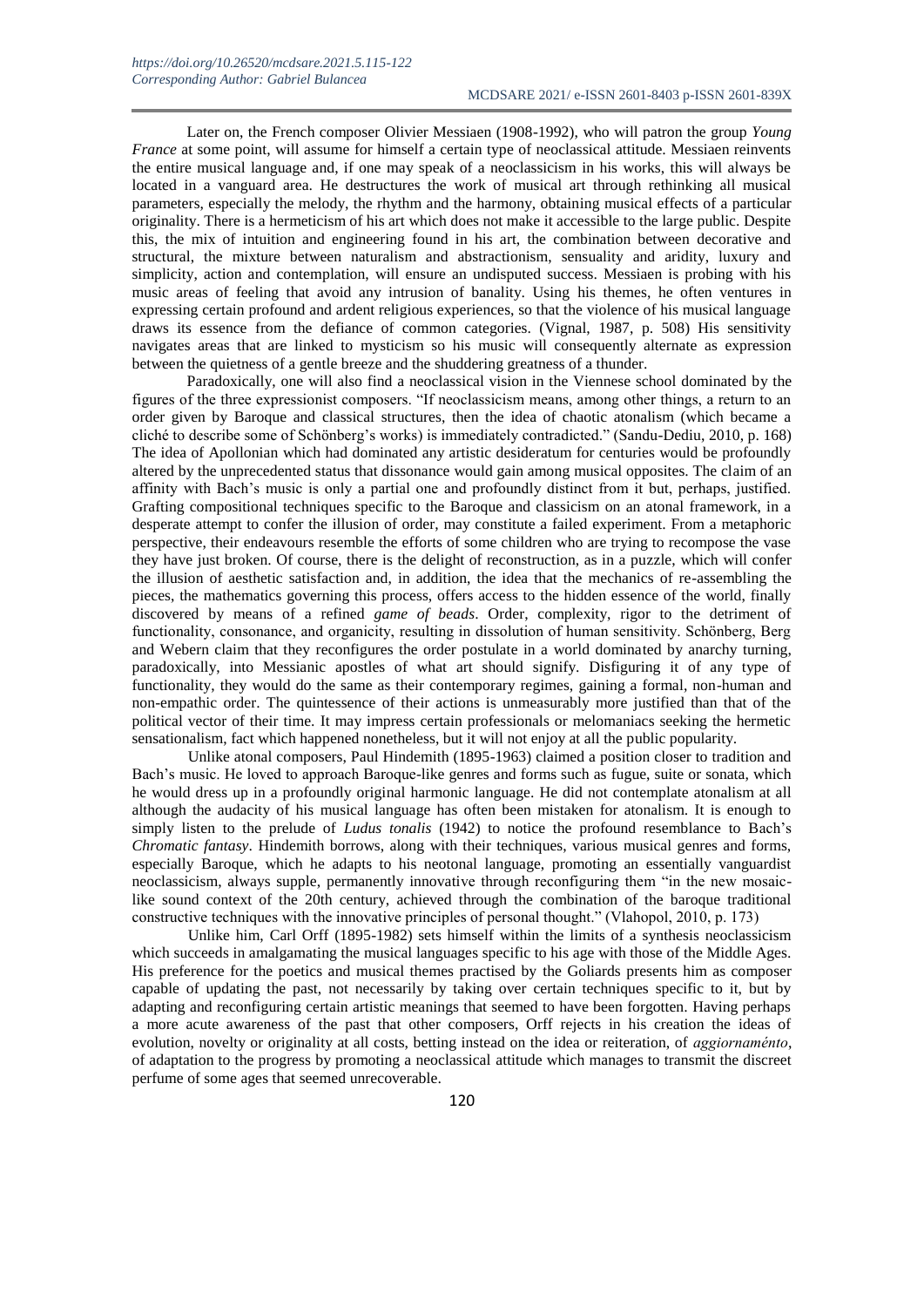The English musical landscape manifests itself through a grounded classical-romantic continental tradition and a profound attachment for national music. The musical language of a composer such as Edvard Elgar (1857-1934) will alternate between the ardent rigour of Brahms and the postromanticism of Strauss or Mahler. Others, such as Vaughan Williams (1872-1958) or Benjamin Britten (1913-1976), will recover, through neoclassical evocations, composers like Thomas Tallis or Henri Purcell. A certain modal flavour will permeate the folkloric themes of Vaughn, a symphonism that rejects a provincial perspective, sometimes cross-bred with a boldness of language that forces the English music to evolve on all levels. On the other hand, Gustave Holst (1874-1934) will alternate between the modernity of the musical language that may shock by boldness and the appeal to folklore or to sonorous sources of medieval inspiration, much like his colleague Vaughn Williams whom he had a profound friendship with.

On its turn, Italy will manifest, through its composers, strong neoclassical tendencies whose essence can also be found in their quasi-restorative nature. Take for instance, the initiator of *young classicism*, Ferruccio Busoni (1866-1924), whose compositional endeavours aimed at combining the Italian cantability with the German musical structures. His neoclassicism will be indebted to the postromantic aesthetics along the line initiated by Liszt, Wagner, or Brahms, manifesting itself mainly as a reaction to Schönberg's expressionistic atonalism, Stravinsky's primitivist modalism or Debussy's sensual tonal modalism. His neoclassical language will leave a mark on his entire compositional career, so he will become one of the main promoters of compositional rigor.

Another Italian composer that will develop a neoclassicism of quasi-restorative nature is Ottorino Respighi (1879-1936) who will be preoccupied with the recovering of several musical traditions starting from the Gregorian music, feeding on the sources provided by the Renaissance or Baroque music and going as far as processing Rossini's music. Reluctant towards the idea of originality and novelty at all costs, Respighi reveals himself to be a composer profoundly attached to musical tradition and to creation in its spirit. He is not preoccupied with renewing the musical language but rather with updating tradition through orchestral transcripts and adaptations. The same path will be taken by composers like Gian Francesco Malipiero (1882-1973), Alfredo Casella (1883-1947) and Ildebrando Pizzetti (1880-1968) who will constitute the triad of the Italian neoclassicism. They will develop a classicising direction, a mannerism which does not avoid creative intervention, more daring harmonies or certain compositional incursions that have an increased degree of originality. Within the European, and not only, musical context of experiments of any type upon the musical phenomenon, they claim as their own an aesthetics of tradition by re-establishing the initial beauty of music, that beauty which, risking to seem old-fashioned to some people, still has a lot to say. It is a beauty that offers the soul the feeling of reconciliation with itself, reinstates its damaged dignity, which takes you to the origin of grace, a place where the entire human equilibrium is restored. A beauty of finding fulfilment in simplicity, a beauty of pure joy, which sees the world as a celebration, as an epiphany of light and profound order. It is a beauty of recovering a deep feeling of good in relation with the self, the world and God.

### **5. CONCLUSIONS**

In the history of music, neoclassicism is not a current like the great creative eras. It is manifesting more like a tendency which reverberates at the level of the musical language through reinstating order and equilibrium where these seem to exist no more. Unfavoured in history by the temporal factor, by circumstance or by the glamour of a school of creation that has imposed itself on the landscape of musical evolution dynamics, neoclassicism does not receive the status of current or era like the one in the visual arts. On the other hand, neoclassicism is not a style because the diversity of forms of manifestation makes it impossible to achieve unity at the level of musical language. The multitude of neoclassical approaches, attitudes, and tendencies turns to crumbles any unitary perspective of it. In the case of the other arts, neoclassicism is favoured by some European monarchic regimes, their centripetal political attitude manifesting in art as well. It should be enough to notice the more than one-hundred-year gap between the classicism of visual arts and the musical classicism to better understand this matter of fact. Musical classicism becomes visible in the vicinity of certain political sensitivities which already envisaged the dissolution of the monarchic regimes. It is contemporary with the affirmation of neoclassicism in the other arts, reason for which, the coming-backs to a neoclassical attitude in music will